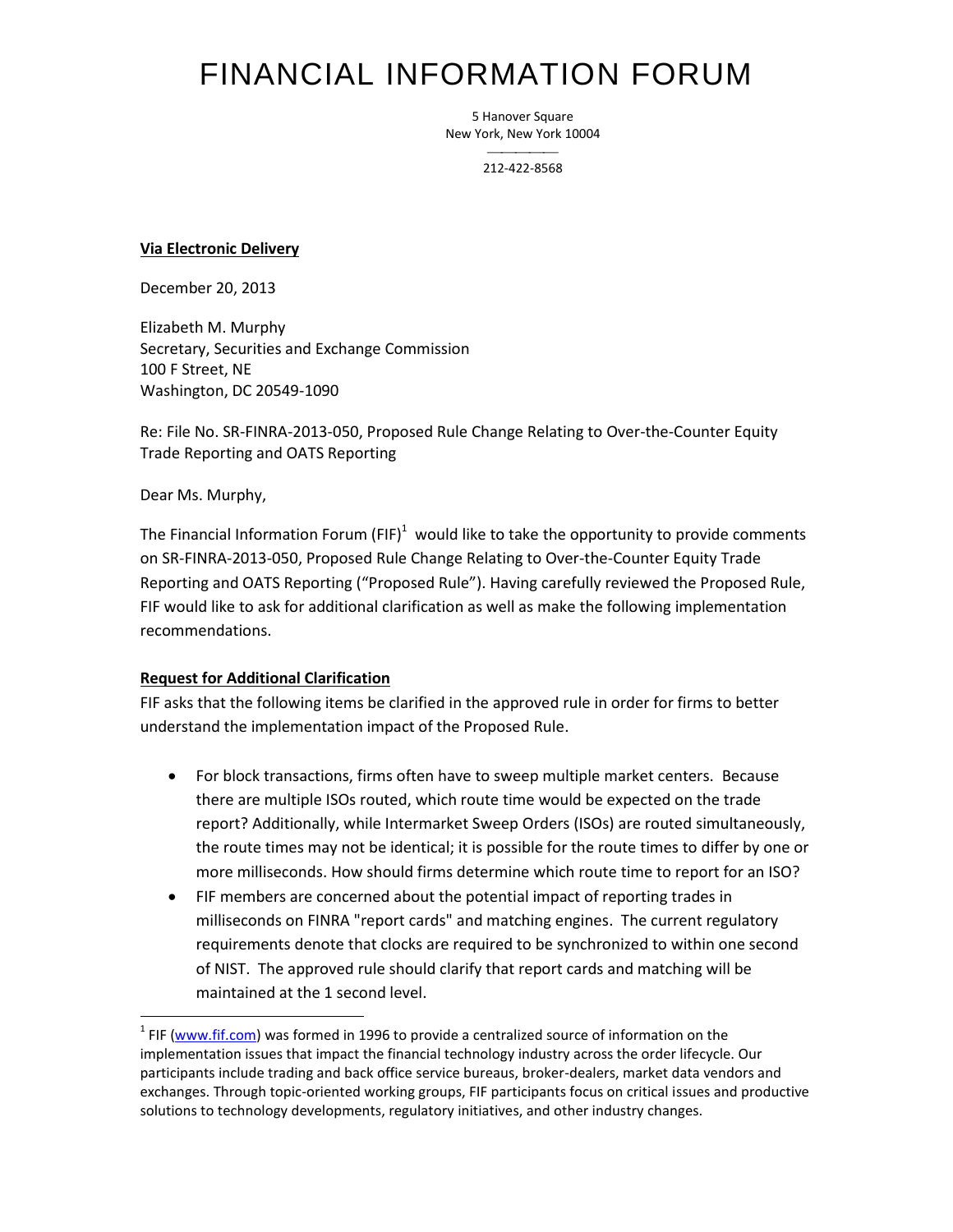# FINANCIAL INFORMATION FORUM

- For T+365 day trade reporting, will the requirement to include control numbers be on a "go forward basis" only? Will Form T be retired as a result of this change?
- Will there be matching on "step-in" and "step-out" trades?
- Are declined trades that are corrected and subsequently accepted subject to the "20 minute rule<sup>2</sup>" for trade comparison?

## **Maintain Current ORF Closing Time**

FIF recommends maintaining the current ORF closing time of 8 PM ET in order to maintain consistency with the NMS equity trade reporting facilities (TRFs). Maintaining consistency reduces the likelihood of errors and allows firms to leverage current workflows that have been in place for several years for both NMS and OTC equity securities. Especially given that only a small percentage of trades are reported after 6:30 PM, the implementation effort to establish a separate workflow for such a small percentage of trades seems unjustified. An 8 PM ET closing time is especially valuable when a firm is trying to resolve operational issues and complete processing before the end of the day.

## **Implementation Effort/Timeframe**

FINRA proposes that the effective date of the Proposed Rule to the trade reporting rules be no earlier than April 15, 2014, and no later than September 30, 2014, and the effective date of the proposed rule change to the OATS rules will be no later than 45 days after Commission approval. FIF members are generally supportive of FINRA's proposals regarding implementation timeframes. It should be noted however, that it is our understanding that the OATS and trade reporting millisecond requirement was not intended to introduce a significant burden on firms and that only those systems that capture millisecond time stamp in a reportable format are required to be reported. Additionally, it is our understanding that only those systems capable of reporting in milliseconds will have to meet this requirement. Thus, it is possible to have some events reported in milliseconds and others reported in seconds as a result of differences in system capabilities.

There are numerous changes required by the Proposed Rule which together will require significant development effort. Modifications will be required to several systems including front end systems and those that support ISO order routing and step-outs/ins. Specifically, with respect to Step Ins, additional testing would be needed to ensure that existing workflows and systems are updated to recognize the distinction between a step-in vs. a step-out. In addition to modifying systems for the Proposed Rule, firms are currently working on the OTC Equity Reporting Facility (ORF) migration to the new platform which will not be complete until April 28, 2014. As stated in the filing, FINRA is considering an implementation timeframe between April and September 2014. FIF members are concerned that a proposed implementation date of September 2014 may not take into account the time required to weigh comments, potentially

 $\overline{\phantom{a}}$ 

 $2$  See Rules 7130(b), 7230A(b) and 7330(b).